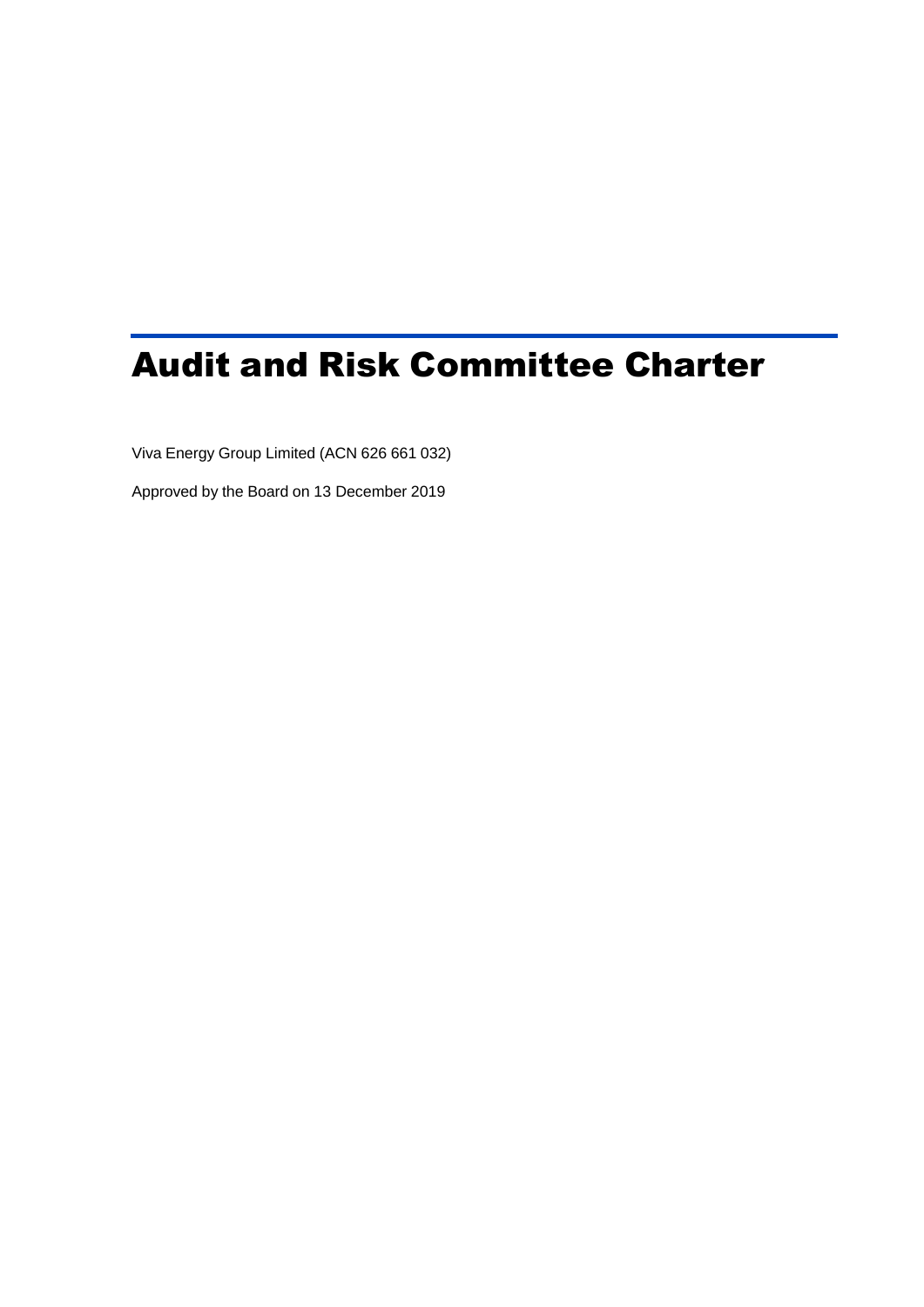# **1 Role of the Audit and Risk Committee and its authority**

- (a) The Audit and Risk Committee (**Committee**) assists the board (**Board**) of Viva Energy Group Limited (**Company**, which, if the context requires, includes the Company's directly or indirectly wholly-owned subsidiaries) in fulfilling its responsibilities for corporate governance and oversight in relation to the matters set out in this charter (**Charter**). The purpose of this Charter is to specify the authority delegated to the Committee by the Board and to set out the role, responsibilities, membership and operation of the Committee.
- (b) The Committee is a committee of the Board established in accordance with the Company's Constitution and authorised by the Board to assist it in fulfilling its statutory and regulatory responsibilities. It has the authority and power to exercise the role and responsibilities set out in this Charter and granted to it under any separate resolutions of the Board from time to time. The Committee is accountable to the Board for its performance.
- (c) There is a separate Sustainability Committee charter that specifies the authority delegated to that committee by the Board and sets out the role, responsibilities, membership and operation of that committee.

#### **2 Membership**

- (a) The Committee will comprise:
	- (i) only non-executive directors; and
	- (ii) at least three members, a majority of whom are independent directors.
- (b) The Committee will comprise members with the necessary technical, accounting and financial expertise, and all Committee members should be financially literate (ie able to read and understand financial statements) and have a sufficient understanding of the Company's businesses and the industries in which it operates, for the purpose of discharging the role of the Committee effectively and assessing and questioning information presented by management, by internal and external auditors and in Committee meetings.
- (c) The appointment and removal of Committee members is the responsibility of the Board, and membership of the Committee is as approved by the Board.
- (d) All Committee members must have the capacity to devote the required time and attention to prepare for and attend Committee meetings.
- (e) Committee members will be appointed for a fixed period of no more than three years, with Committee members generally being eligible for re-appointment subject to the Committee meeting the relevant criteria established in paragraph (a) above.
- (f) The Board will appoint the chair of the Committee (**Committee Chair**). The Committee Chair must be an appropriately qualified independent non-executive director who does not chair the Board.
- (g) A Committee member may resign as a member of the Committee upon reasonable notice in writing to the Committee Chair.
- (h) If a Committee member ceases to be a director of the Company, their appointment as a member of the Committee is automatically terminated with immediate effect.
- (i) The Company Secretary of the Company or a designate will be secretary to the Committee (**CommitteeSecretary**).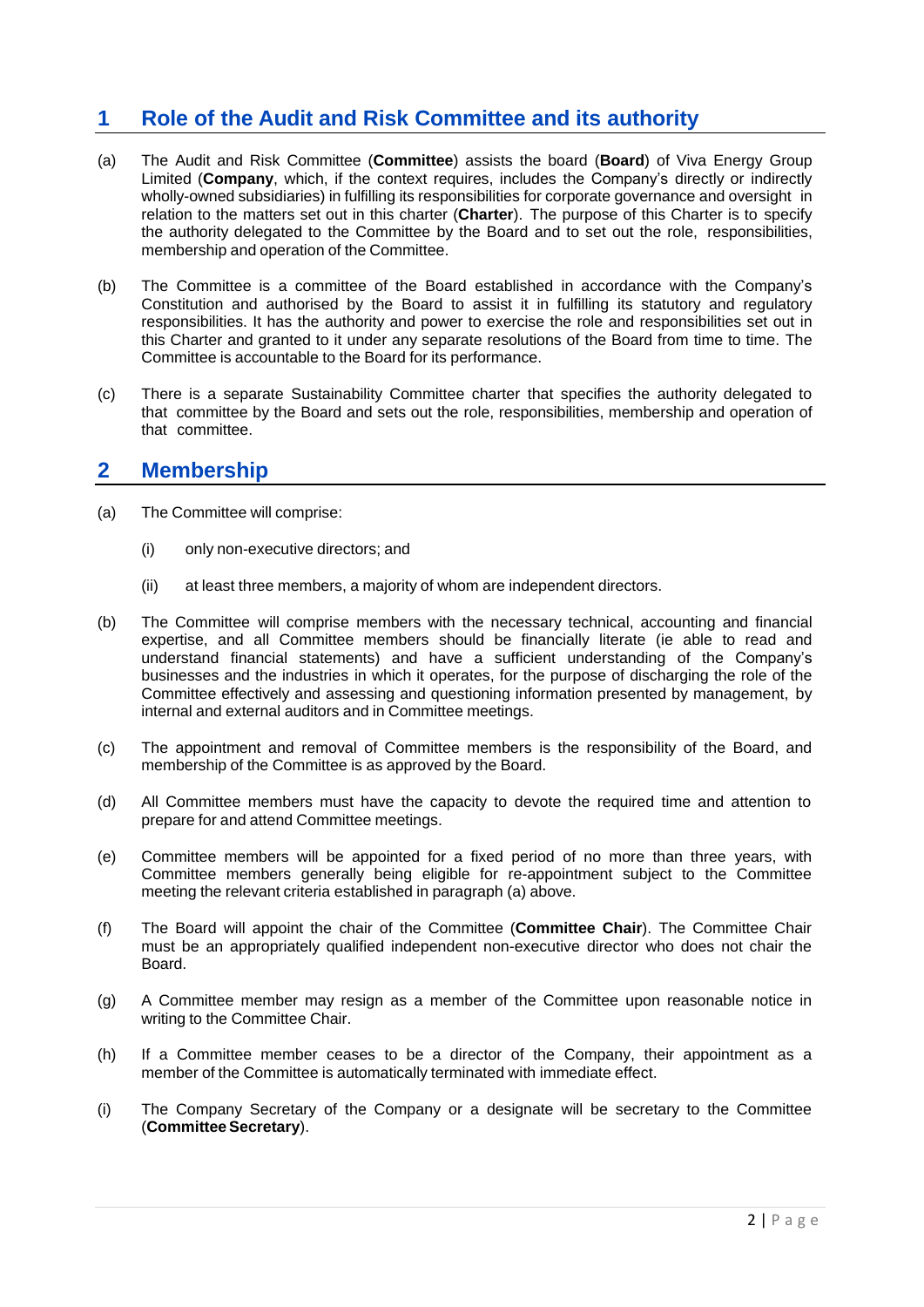## **3 Duties and responsibilities**

- (a) The Committee's key responsibilities and functions are to assist the Board in relation to the matters set out in this Charter. In particular the Committee's responsibilities are:
	- (i) to oversee and review the Company's risk management framework at least annually, including its strategies, policies, procedures and systems for managing risk and their effectiveness, and to make recommendations to the Board in relation to such matters (see further section 4 below);
	- (ii) to review the Company's financial statements and reports prior to consideration by the Board to support the Committee's and the Board's assessment as to the integrity of the financial statements (see further section 5 below);
	- (iii) to oversee the Company's financial controls, systems and corporate reporting processes and make recommendations to the Board in relation to such systems, controls and processes;
	- (iv) to oversee the Company's process to validate that its annual directors' report and any other corporate reports it releases to the market are accurate and understandable and provide investors with appropriate information to make informed investment decisions (see further section 5 below);
	- (v) to manage the Company's external audit arrangements (see further section 6 below) and its internal audit function (see further section 7 below), and the independence of such functions;
	- (vi) to review the Company's entry into and the disclosure of related party transactions requiring shareholder approval (if any), which in relation to any proposed agreement for the provision of consultancy or similar services by a director or senior executive or by a related party of a director or senior executive, includes reviewing and making recommendations to the Board with respect to independent advice obtained by the Company in relation to such agreement, and the disclosure to be provided to shareholders on the material terms of such agreement; and
	- (vii) to oversee, and at least annually review, the Company's insurance program, having regard to the Company's business and the insurable risks associated with its business, and review and assess the adequacy of the Company's insurances, including directors' and officers' liability insurance, and recommend to the Board the appropriate levels of insurance to be procured.

#### **4 Risk management framework, procedures and systems**

- (a) The Committee will oversee the effectiveness of the Company's risk management framework. The risks faced by the Company may include regulatory and compliance risk, investment risk, legal risk, economic risk, environmental risk, social sustainability risk, occupational health and safety risk, financial risk, reputational risk, operational and execution risk and strategic risk.
- (b) Risk issues will be identified, analysed and ranked in a consistent manner, and the Committee will ensure that policies and procedures are in place which provide for risks to be dealt with by the Company.
- (c) The Company will disclose in its annual report or other public disclosures (as appropriate) whether it has any material exposure to environmental or social risks and, if it does, how it manages or intends to manage those risks.
- (d) Responsibility for risk management is shared across the organisation. Key responsibilities include:
	- (i) the Board is responsible for overseeing the establishment of and approving the risk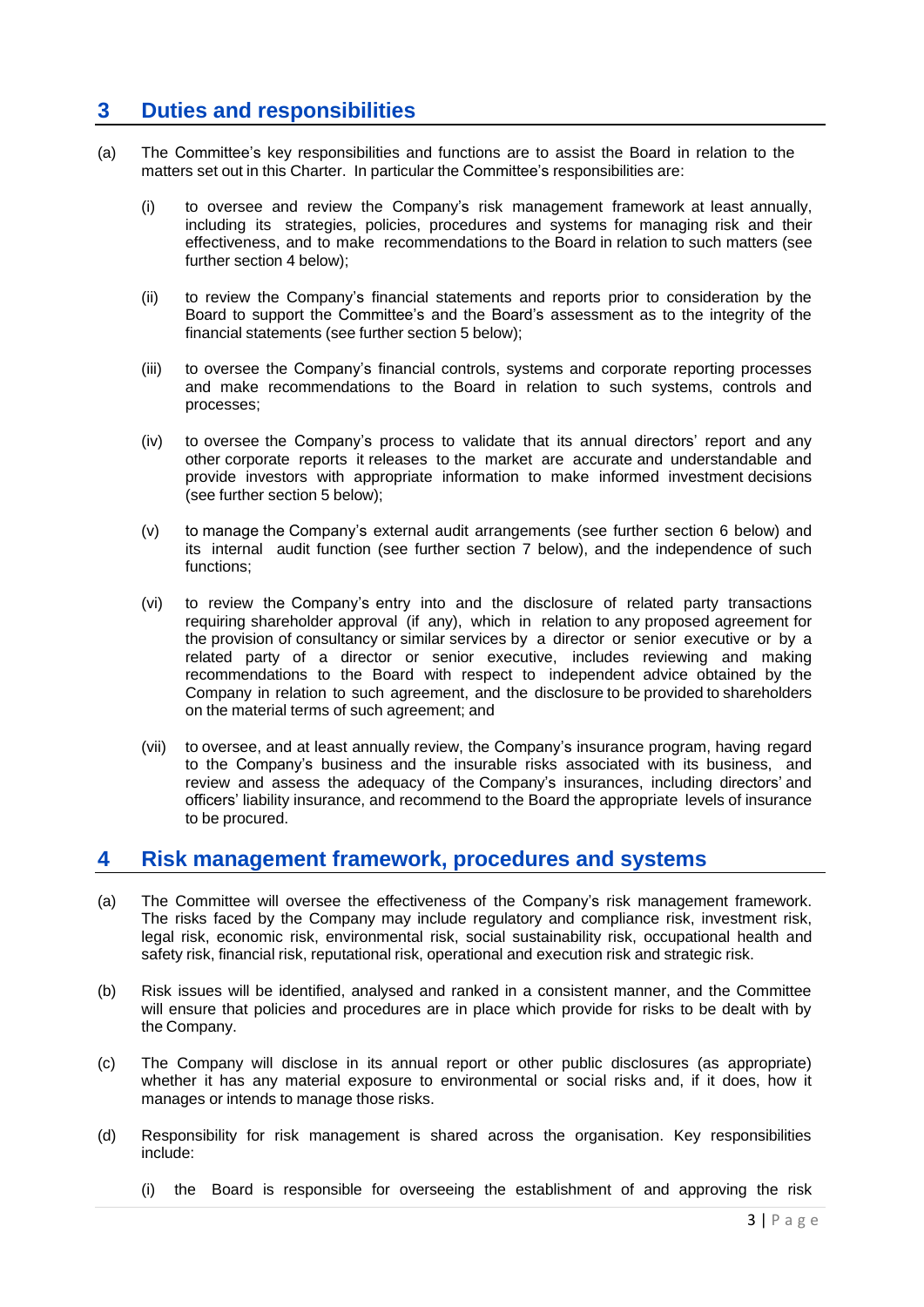management framework, including the strategies, policies, procedures and systems of the Company;

- (ii) management of the Company is responsible for carrying out the risk management function, including identifying major or potentially major risk areas and developing the Company's policies and procedures, which are designed effectively to identify, treat, monitor, report and manage key business risks, and providing reports to the Committee on new and emerging sources of risk and the risk controls and mitigation measures that management has put in place to deal with those risks;
- (iii) the Board has delegated to the Committee responsibility for:
	- (A) receiving and reviewing reports from management on new and emerging sources of risk and the risk controls and mitigation measures that management has put in place to deal with those risks, and identifying major or potentially major risk areas and monitoring risk trends, including areas of increasing or decreasing risk, sources of risks and how organisational risks are being reported on the Company's risk register;
	- (B) reviewing the Company's business risk profile, considering whether they are in line with the Board's overall strategy and risk appetite and monitoring any significant changes to such risk profile to identify any impact on the annual audit plan;
	- (C) reviewing and monitoring the adequacy, integrity and effectiveness of the Company's risk management framework to provide assurance that major or potentially major business risks are identified, consistently assessed and appropriately addressed. Where circumstances dictate that the Company needs to operate outside of the current risk appetite set by the Board, the matter should be brought to the attention of the Board. In addition, the Committee will receive information from management and undertake a review of the Company's risk management framework with management (at least once annually) to satisfy itself that the Company's risk management framework continues to be sound and validate that the Company is operating with due regard to the risk appetite set by the Board, to determine whether there have been any changes in the material business risks the Company faces and to ensure that they remain consistent with the risk tolerance set by the Board;
	- (D) monitoring management's performance against the Company's risk management framework, including whether it is operating within the risk appetite set by the Board;
	- (E) making recommendations to the Board in relation to changes that should be made to the Company's risk management framework or to the risk appetite set by the Board;
	- (F) reviewing and monitoring the adequacy and effectiveness of the critical systems and internal control structures and systems, including information technology security and control;
	- (G) considering the Company's approach to monitoring risks, including the benchmarks the Company uses to measure performance on issues of sustainability and their achievements against those benchmarks;
	- (H) ensuring that risk considerations are incorporated into strategic and business planning, including whether business continuity and disaster recovery plans are in place and have been periodically updated and tested;
	- (I) providing risk management updates to the Board and any supplementary information required to provide the Board with confidence that key risks are being appropriately managed;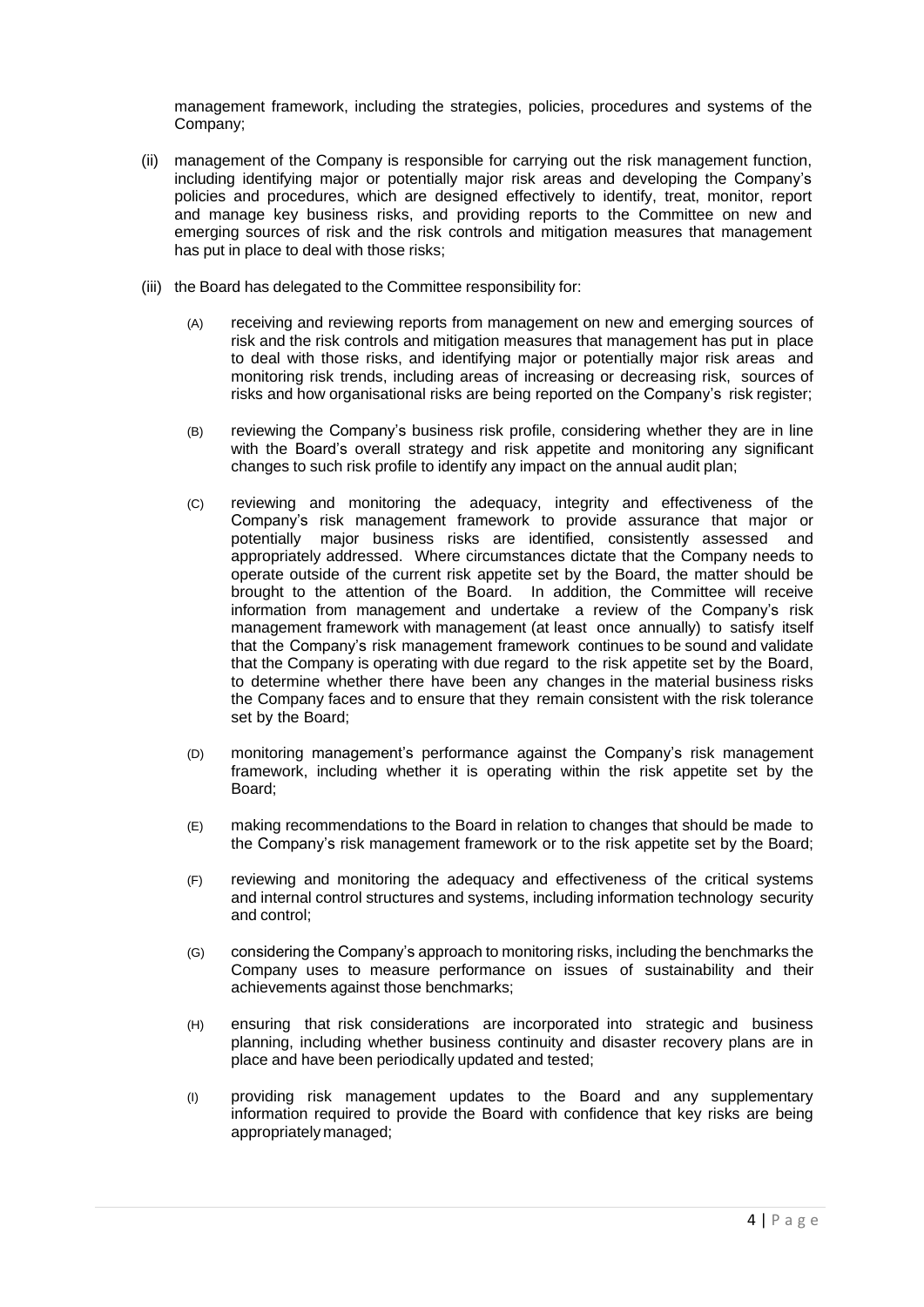- (J) reviewing reports from management concerning compliance with key laws, regulations, licences and standards which the Company is required to satisfy to operate;
- (K) overseeing tax compliance and tax risk management;
- (L) reviewing any significant findings of any examinations by regulatory agencies;
- (M) reviewing reports on or material incidents involving litigation matters, fraud, breakdowns of the Company's risk controls and the lessons learned from such breakdowns, serious breaches of business conduct, thefts from the Company and disclosures and investigations under the Company's Whistleblower Policy and Anti-Bribery Policy and monitoring the Company's standards and procedures for detecting, reporting and preventing such matters; and
- (N) assisting the Board in monitoring the Company's compliance with its legal and regulatory obligations and adopting and applying appropriate ethical standards in relation to the management of the Company and the conduct of its business.
- (iv) The Chief Executive Officer and Chief Financial Officer of the Company are to provide to the Board declarations in accordance with section 295A of the *Corporations Act 2001* (Cth) (**Corporations Act**) and recommendation 4.2 of the ASX Corporate Governance Recommendations and Principles at financial year end and an equivalent declaration at the half-year financial period.

#### **5 Preparation and presentation of financial statements and reports, and review of financial controls and systems**

- (a) The Committee will:
	- (i) review and discuss with management and the external auditor:
		- (A) the half year and full year financial statements;
		- (B) the preliminary financial reports to be lodged with the Australian Securities Exchange (**ASX**); and
		- (C) all related financial reports and statements,

including the appropriateness of accounting policies and treatments applied in the Company's financial reports, and including any significant, complex or unusual transactions and judgments made in connection with the preparation of the financial statements;

- (ii) after review with management and the external auditor, recommend to the Board the half year and full year financial statements, the preliminary financial reports to be lodged with the ASX and all related financial reports and statements;
- (iii) review representation letters to be signed by management to ensure that all relevant matters are addressed;
- (iv) discuss matters raised by the external auditor as a result of their work;
- (v) review and discuss with management the key developments in relation to accounting, reporting and tax issues and their impact on the Company, including assessing the impact of changes in accounting standards and reviewing recommendations for adoption of such changes in the financial reports and statements;
- (vi) review and discuss with management and the external auditor any correspondence with regulators and any published reports that raise material issues regarding the Company's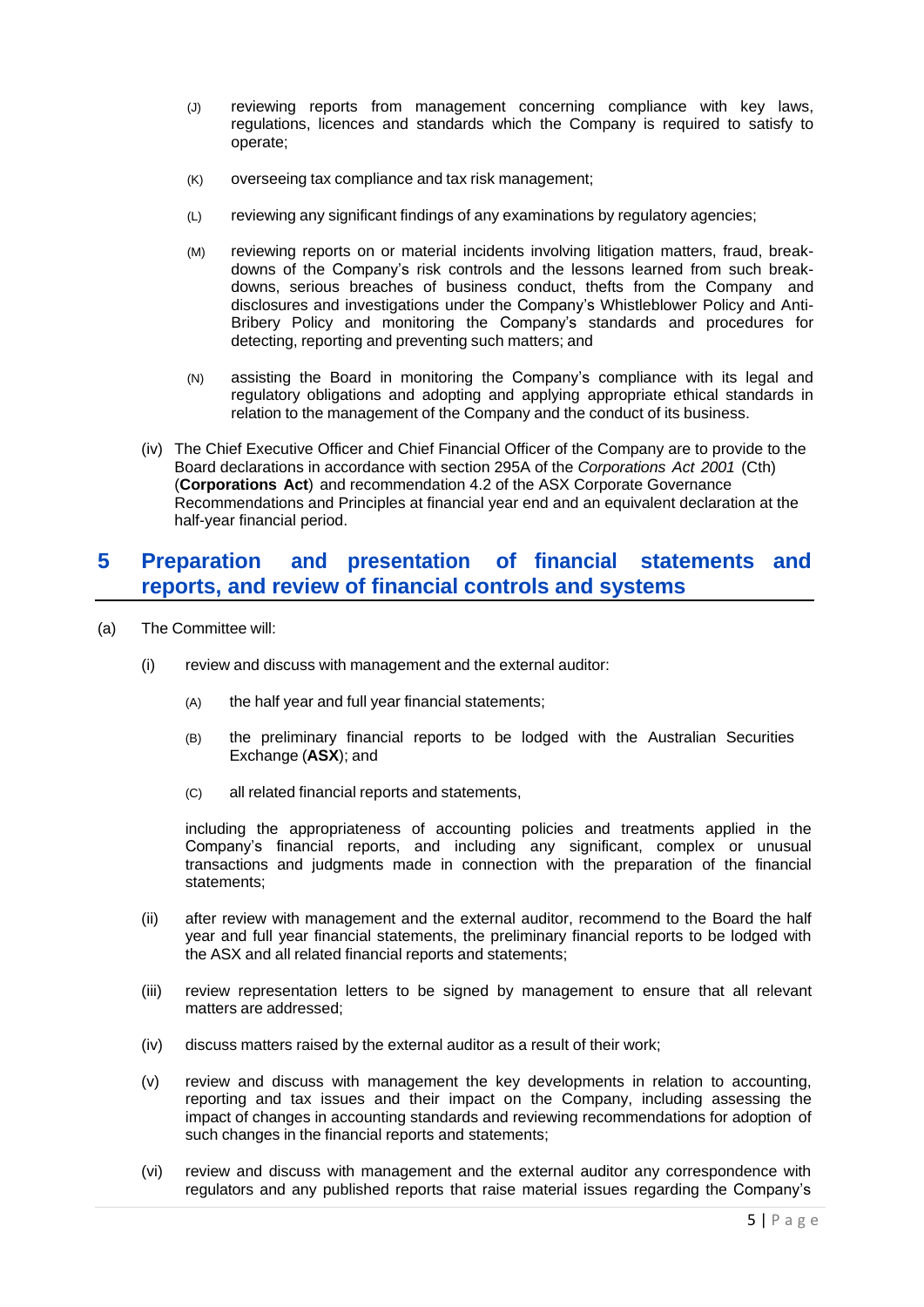financial results and reports or accounting policies; and

- (vii) ensure that appropriate processes are in place to form the basis upon which the Chief Executive Officer and Chief Financial Officer execute their certifications under section 295A of the Corporations Act to the Board at financial year end and an equivalent certification at the financial half-year end in relation to the systems of internal controls, and that that system is operating effectively in all material respects in relation to financial reporting risks.
- (b) The Committee will, in relation to the Company's financial reporting:
	- (i) review the suitability of the Company's accounting policies and principles, how they are applied and ensuring they are used in accordance with the statutory financial reporting framework;
	- (ii) assess significant estimates and judgements in financial reports;
	- (iii) assess information from the external auditor to ensure the quality of financial reports; and
	- (iv) recommend to the Board whether the financial and associated non-financial statements should be signed based on the Committee's assessment of them, including whether they reflect the understanding of the Committee of, and otherwise provide a true and fair view of, the financial position and performance of the Company.

## **6 External audit**

- (a) The Committee:
	- (i) is responsible for reviewing and making recommendations to the Board on the appointment, reappointment, removal or replacement (subject to shareholder ratification, as required), remuneration, tenure, terms of engagement, effectiveness, performance and independence of the external auditor;
	- (ii) will review and make recommendations to the Board on the scope and adequacy of the external audit, including discussing annually with the external auditor the overall scope of the external audit and ensuring the external auditor attends the Company's annual general meeting and is available to answer questions from security holders relevant to the audit;
	- (iii) must review and pre-approve all audit and non-audit services provided by the external auditor (other than taxation services) and will not engage the external auditor to perform any non-audit or assurance services that may impair or appear to impair the external auditor's judgment or independence in respect of the Company. The Committee may delegate a pre-approval dollar limit to the Chief Financial Officer and authority to a member of the Committee to pre-approve amounts in excess of this between Committee meetings;
	- (iv) will review reports from the external auditor and discuss any significant findings and recommendations with the external auditor and management;
	- (v) will advise the Board on statements to be made in the directors' report regarding non-audit services in accordance with the Corporations Act;
	- (vi) will annually request from the external auditor a report which sets out all relationships that may affect its independence; and
	- (vii) will review and make recommendations to the Board on the rotation of the external audit engagement partner.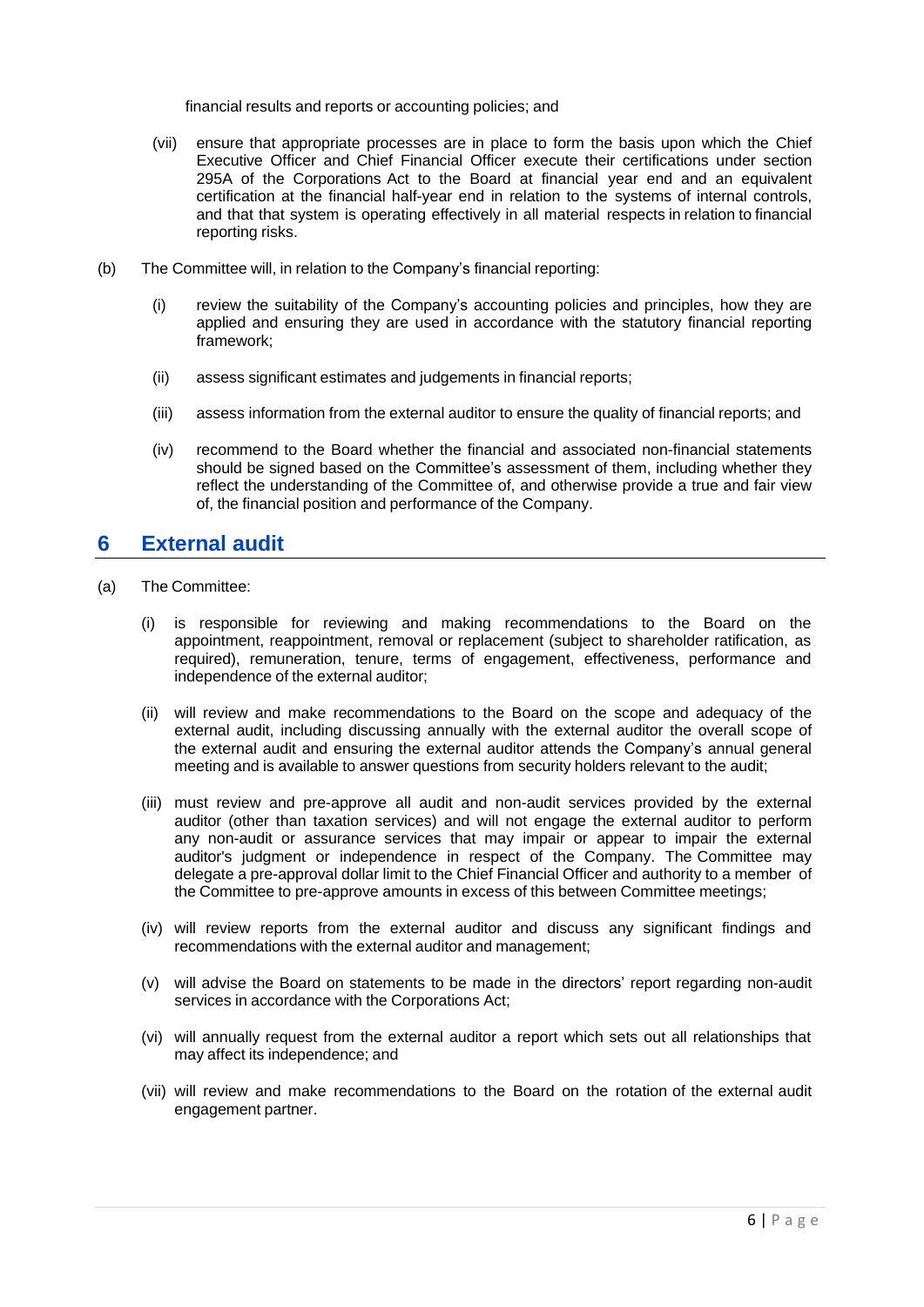## **7 Internal audit**

- (a) The Committee will:
	- (i) in respect of the head of internal audit:
		- (A) approve the appointment, reappointment, removal or replacement of the head of internal audit prior to any such events;
		- (B) approve the remuneration, tenure and terms of engagement of the head of internal audit; and
		- (C) review the effectiveness and independence of the head of internal audit.
	- (ii) review and make recommendations to the Board on the objectivity and performance of, and potential changes to, the internal audit function, including its scope, activities, responsibilities, independence, resources, budget and staffing;
	- (iii) review and make recommendations to the Board on the scope and adequacy of the internal audit plan, including to ensure it covers all material risks and compliance with key policies and procedures as well as alignment with the Company's business risk profile, and approve such internal audit plan;
	- (iv) review internal audit reports, including reports from internal audit on its reviews of the adequacy of the Company's processes for managing risk, and discuss significant findings and recommendations with the head of internal audit and management, and will monitor the status of actions being taken by management in relation to such findings and recommendations to ensure they are being addressed in an appropriate and timely manner; and
	- (v) review and advise the Board on any significant control breaches.
- (b) The head of internal audit will be:
	- (i) suitably qualified; and
	- (ii) given the right of direct access to the Committee Chair and chair of the Board and have a direct reporting line to the Committee, to bring the requisite degree of skill, independence and objectivity to the role.

#### **8 Reporting**

- (a) The Committee will:
	- (i) regularly report to the Board on all matters relevant to the Committee's role and responsibilities;
	- (ii) report and, as appropriate, make recommendations to the Board after each Committee meeting on matters dealt with by the Committee;
	- (iii) advise the Board in a timely manner of any matters or recommendations requiring the attention of the Board, including audit, financial reporting, internal control, risk management and compliance matters, and will ensure that the Board is made promptly aware of any matters brought to the attention of the Committee that may significantly impact the Company; and
	- (iv) as and when appropriate, seek direction and guidance from the Board on audit, risk management and compliance matters.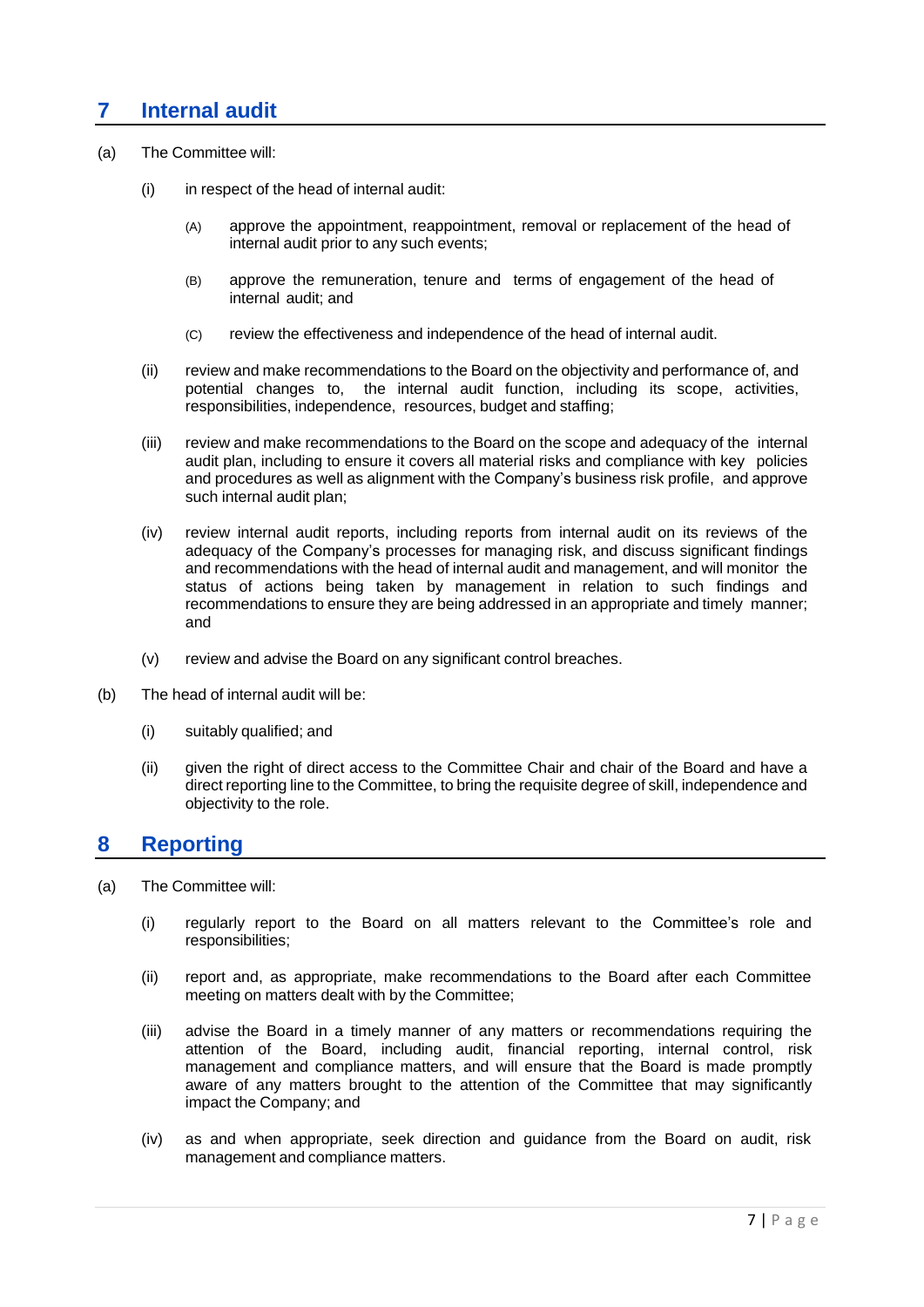(b) Minutes of Committee meetings will be included in the papers for the next full Board meeting. All Committee papers and minutes of Committee meetings will be available for inspection by any director of the Company on request.

#### **9 Communication**

The Committee is to establish procedures for dealing with complaints received by the Company (including receipt, retention, and effective treatment of these complaints) regarding accounting, internal accounting controls, or auditing matters, and submissions by employees of the Company (including anonymous submissions) of concerns regarding questionable accounting or auditing matters. All such employee submissions shall be treated as confidential. The Committee shall receive corporate legal reports of evidence of any material violation of the Corporations Act, the ASX Listing Rules or breaches of fiduciary duty.

## **10 Meetings**

- (a) The Committee will meet as frequently as is required to undertake its role effectively but not less than four times per year.
- (b) The Committee may meet in private with either or both of the Company's Chief Financial Officer and external auditor at least once each year and at other times as considered appropriate.
- (c) A quorum for any meeting of the Committee will be at least two Committee members, either in person or via telephone, video conference or any other technology as considered appropriate by the Committee Chair.
- (d) Any Committee member or the auditors may request the Committee Secretary to convene a meeting of the Committee at any time. That request will be in writing and include an outline of the purpose for that meeting.
- (e) The Committee may invite any executive director, executive, other staff member, external auditor or any other person as it sees fit to attend all or part of a meeting of the Committee.
- (f) There is a standing invitation for all other non-executive directors to attend meetings of the Committee.
- (g) Unless determined otherwise by the Committee, there is a standing invitation for the Chief Executive Officer, Chief Financial Officer and head of internal audit of the Company to attend meetings of the Committee.
- (h) The Committee Chair is responsible for the conduct of all Committee meetings. Matters arising for determination at a Committee meeting must be decided by a majority of votes cast by the members present and entitled to vote on the matter.
- (i) The Committee Chair will not have a casting vote.
- (j) The Committee Secretary is responsible for distributing meeting notices, agendas and Committee papers to members prior to each meeting.
- (k) The proceedings of all meetings will be minuted by the Committee Secretary.